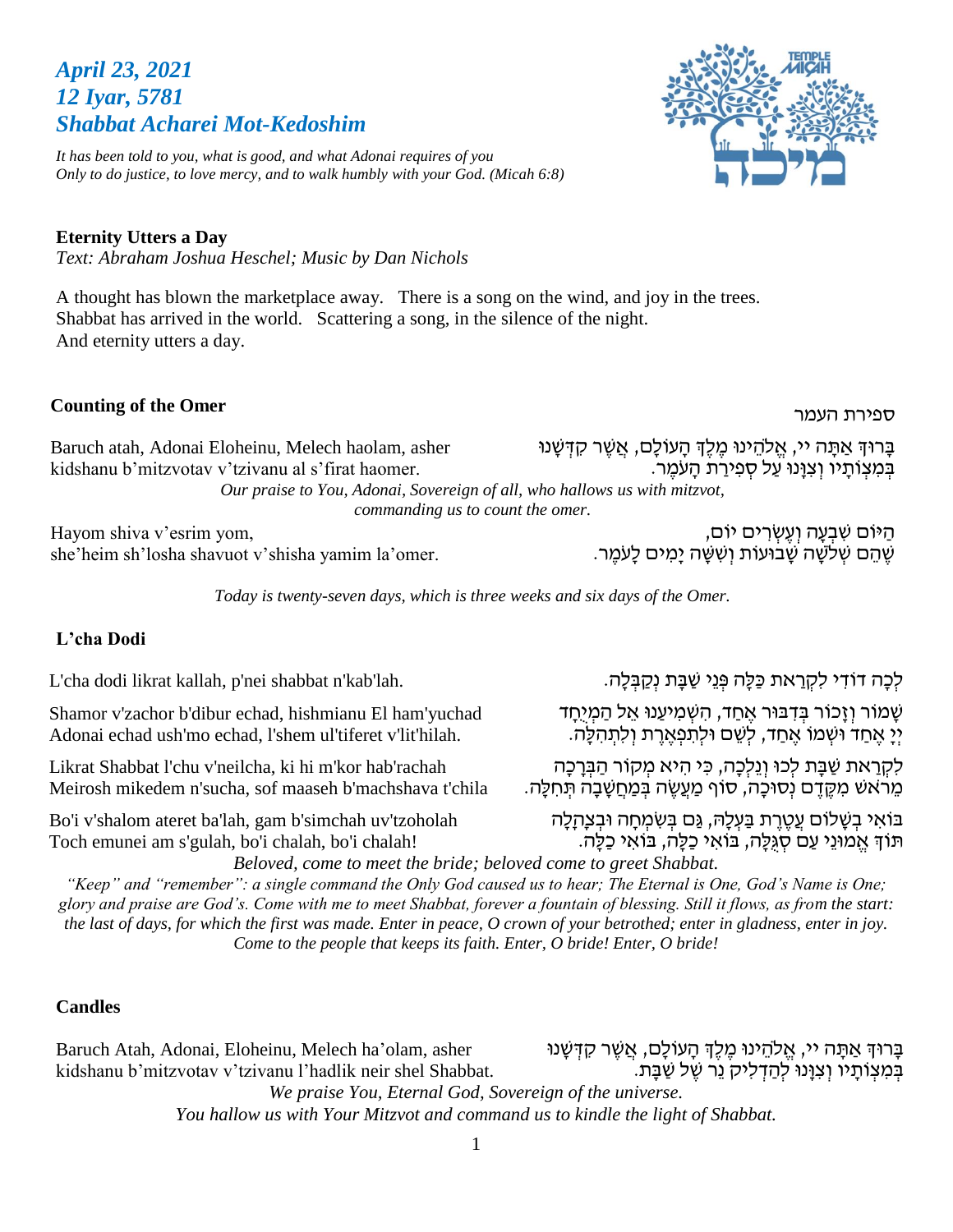## *Refuah Shleimah*

Suzanne Allender, Emily Alpern-Fisch, Alan Appel, Ronni Behar, Janice Berlin, Marla Borkson, Ellen Buckley, Paula Krock Cameron, Barbara Cleveland, Arlene DeLeon, Richard DeLeon, Timothy Dunar, Esther bat Chaim v'Chaya, Netanel Felber, Chelo Fournier, Glen Gabriel, Gittel bat Sh'muel v'Bella, Carole Greenberg, Edward Greenberg, Richard Greenfield, Andrea Hamos, Dusty Kaplan, Joan Kupferberg, Philip Levine, Stu Levine, Sam Levinson, Dan Lutenegger, Avital Manor, Sophie Meyers, Cheryl Mitchell, Rebecca Prigal, Sahar Qureshi, David Ransohoff, Lois Rosen, Eric Rosenberg, Rabbi Steve Sager, Sarah bat Eliyahu v'Rachel, Sarah Golde bat Shifrah, Isaac Logan Saunders, David Scheever, Mary Schwartz, Joan Schwarz, Cynthia Seymour, Paul Shapiro, Harry Silver, Kristen Surya, Betty Ustun, Maria Young

#### **Hashkiveinu**

Hashkiveinu Adonai Eloheinu l'shalom, l'shalom V'hamideinu shomreinu l'chaim Ufros aleinu sukkat sh'lomecha, ufros aleinu sukkat sh'lomecha, Amen.

> Spread the shelter of Your peace over us; Guide us with wisdom, compassion, and trust Save us for the sake of Your name; Shield us from hatred, sorrow, and pain.

#### **Kiddush**

Baruch Atah, Adonai, Eloheinu, Melech ha'olam, borei p'ri hagafen. Baruch Atah, Adonai, Eloheinu, Melech ha'olam, asher kidshanu b'mitzvotav v'ratzah vanu, v'shabat kodsho b'ahavah uv'ratzon hinchilanu, zikaron l'maaseh v'reishit. Ki hu yom t'hilah l'mikra'ei kodesh, zeicher litziat mitzrayim. Ki vanu vacharta v'otanu kidashta mikol ha'amim, v'shabbat kodsh'cha b'ahavah uv'ratzon hinchaltanu. Baruch Atah, Adonai, m'kadeish hashabbat.

ָבָּרוּךְ אַתָּה יי, אֱלֹהֵינוּ מֶלֶךְ הָעוֹלָם, בּוֹרֵא פִּרְי הַגַּפֵן. בַּרוּךְ אַתָּה יי, אֱלֹהֵינוּ מֶלֶךְ הַעוֹלַם, אֲשֶׁר קִדְּשָׁנוּ בְּמִצְוֹתַיו וְרַצָּה בָנוּ, וְשַׁבָּת ַקַדְשׁוֹ בְּאַהֲבָה וּבְרָצוֹן הִנְחִילָנוּ, זִכָּרוֹן לִמַעֲשֶׂה בְּרָאשִׁית. כִּי הוּא יוֹם תִּחִילַה לִמְקָרָאֵי קֹדָשׁ, זֶכֶר לִיצִיאַת מִצְרַיִם. כִּי-בָּנוּ בַּחַרְתַּ וְאוֹתֲנוּ קָדַשְׁתַּ, ֹמְכָּל-הָעַמִּים, וְשַׁבָּת קָדְשְׁךָ בְּאַהֲבָה וּבְרָצוֹן ּהִ נְחַלְתָּנוּ. בָּרוּךְ אַתָּה יי, מִקֲדֵשׁ הַשַּׁבָּת.

*We praise You, Eternal God, Sovereign of the universe, Creator of the fruit of the vine. We praise You, Eternal God, Sovereign of the universe; You call us to holiness with the Mitzvah of Shabbat – the sign of Your love, a reminder of Your creative work, and of our liberation from Egyptian bondage, our day of days. On Shabbat especially, we hearken to Your call to serve You as a holy people. We praise You, O God, for the holiness of Shabbat.*

#### **Challah**

Baruch Atah, Adonai, Eloheinu, Melech ha'olam, hamotzi lechem min ha'aretz.

בָּרוּךְ אַתָּה יי, אֱלֹהֵינוּ מֶלֶךְ הָעוֹלָם, הַמּוֹצִיא לֶחֶם מְן הַאֲרֶץ.

*We praise You, Eternal God, Sovereign of the universe, who causes bread to come from the earth.*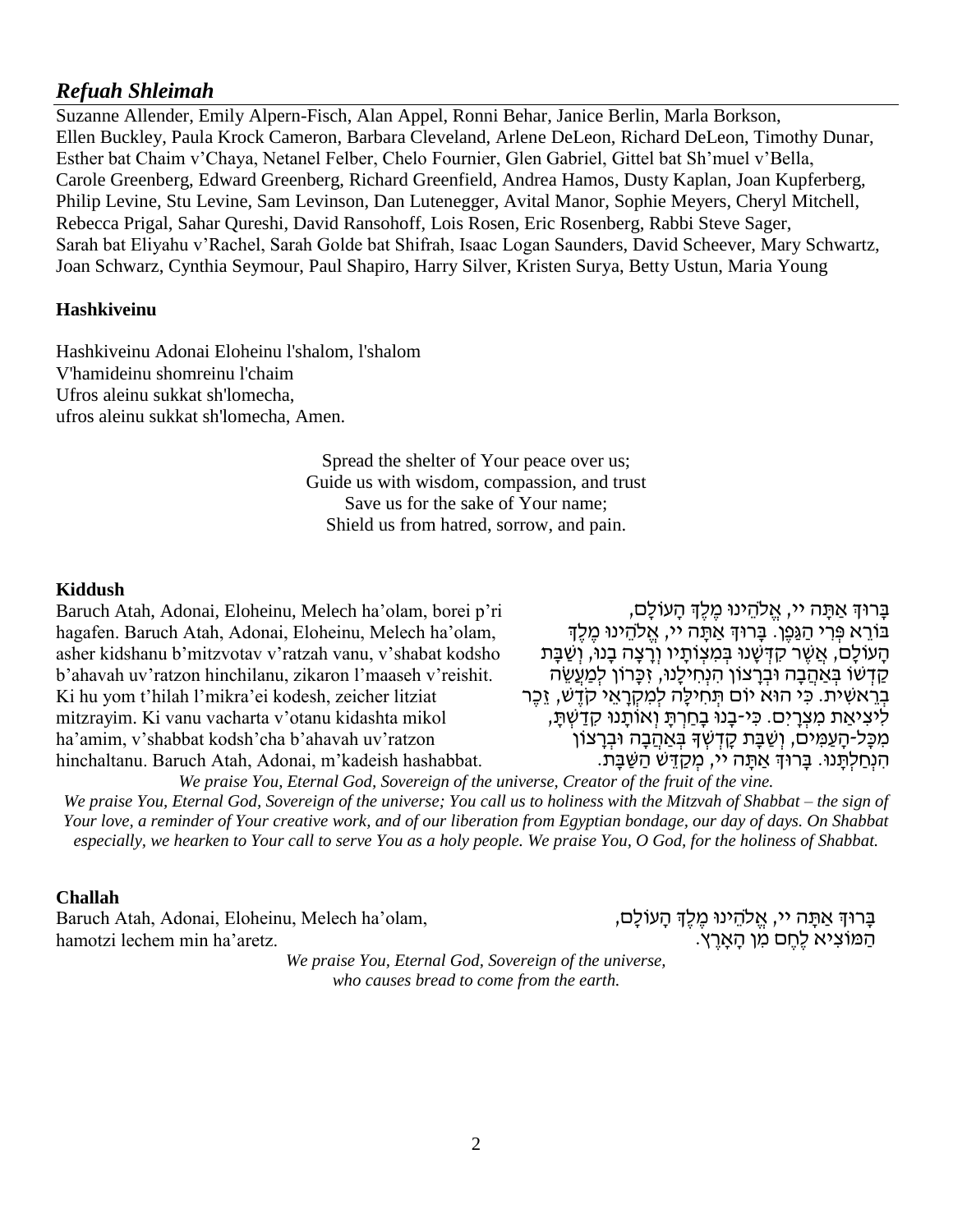*Somos El Barco Lorre Wyatt* 

*Somos el barco, somos el mar Yo navego en ti, tu navegas en mi* We are the boat, we are the sea I sail in you, you sail in me

The stream sings it to the river, the river sings it to the sea The sea sings it to the boat that carries you and me…

The boat we are sailing in was built by many hands And the sea we are sailing on, it touches every land…

So with our hopes we set the sails and face the winds once more And with our hearts we chart the waters never sailed before.

## *We Remember a Few of Far Too Many Lives Lost to COVID-19*

Katy and Emma Davis, 37, hospital nurses and identical twins, Southampton, England Debera Walker, 50, nurse's aide, Lima, Ohio George Wheeler Roark Jr., 94, "Doctors' Draft" veteran of the Korean war, Sterling, Virginia

## *We Remember Those Lost to Violence in Washington, DC*

Kentrell Devaughn, 27, NE DC; Kerry Odoms, 29, SE DC

## *Shiva*

Agnes Hamos, mother of James Hamos

## *Shloshim*

Jane R. Abrams, Dennis Davis, Edward S. Flattau, Dorothy Pollack Kirby, George Scott, Mechal Sobel, Lillian Sugarman

## *Yahrzeit*

Ruth Sonnenblick Appleton, Cyril Bachorik, Mitch Bernstein, Doris Brown, Leon Chadajo, Patricia Cohn, Max Coral, Evelyn Donenfeld, Morris Enda, Leon David Freedman, Sylvia Garrell, George Goda, Harriet Goldman, Rabbi Milton Greenwald, Ruth Gruenberg, Beverly Grusin, Fred Hart, Reuben Heller, Esther Hoffer, Ida Russakoff Hoos, Eva Jacob, Ralph Kartzman, Eli Kaye, Joshua Kaye, Jerome Mark, Alvin Meyer, Marty Obrand, Esperanza Pasco, Leonard Rosenstein, Jane Ryan, Lydia Sablosky, Thomas Sablosky, Morris Gallup Sahr, Irwin Satin, Edward Schultz, Irwin Schumacher, Thelma Sugar, Ted Wagman, Ann Weiner, Jonathan Wentworth, Rabbi Marjorie Yudkin